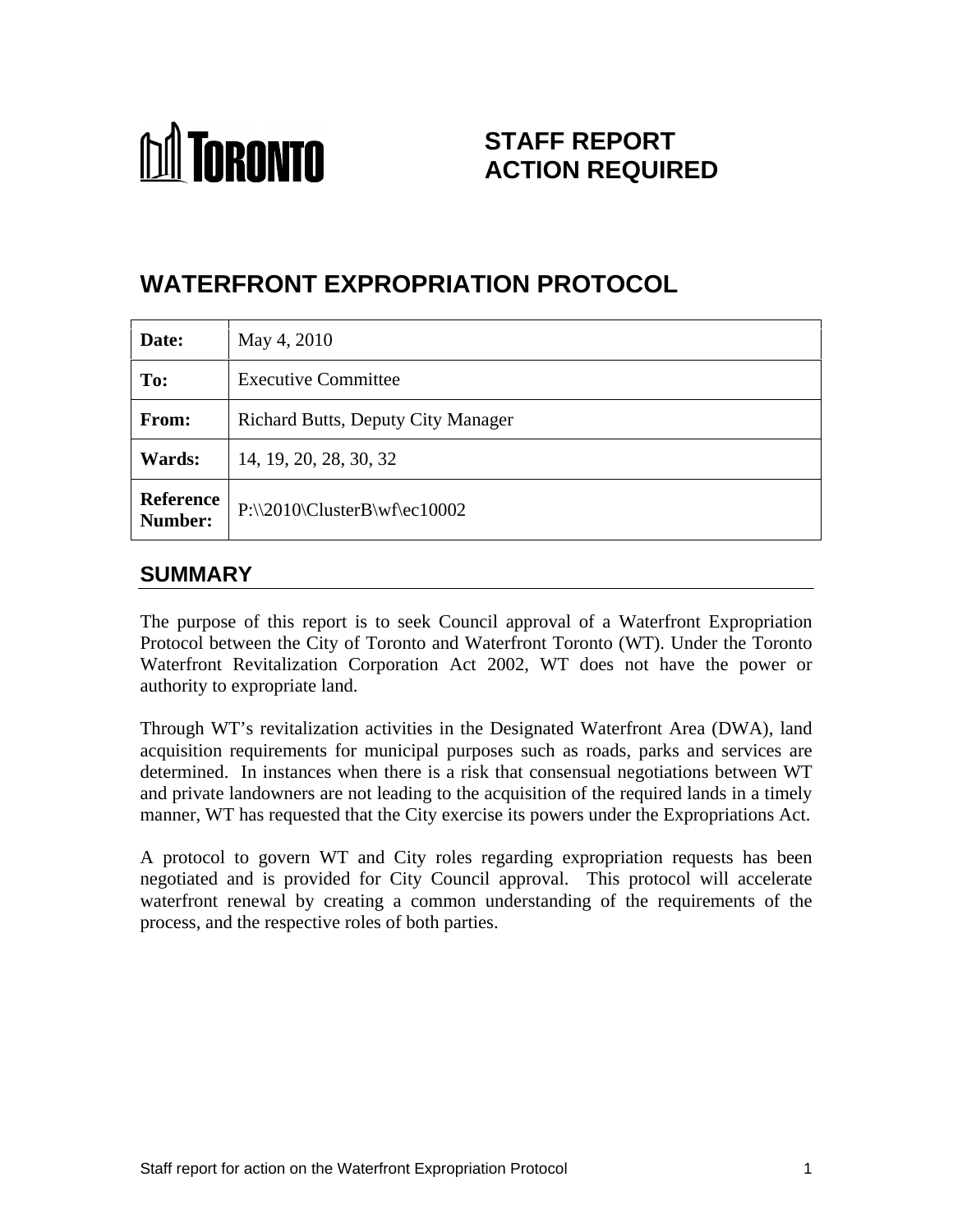# **RECOMMENDATIONS**

It is recommended that:

- 1. City Council authorize the execution of a Waterfront Expropriation Protocol, to be at no cost to the City, on terms and conditions contained in Attachment 1;
- 2. City Council authorize the City Solicitor to make such unsubstantive, stylistic and technical changes to the Protocol as may be required; and
- 3. The appropriate City Officials be authorized and directed to take the necessary action to give effect thereto.

#### **FINANCIAL IMPACT**

Adoption of the recommended Land Acquisition Protocol does not increase the City's financial responsibility with respect to WT. WT, through a Financial Commitment Letter, will be responsible for all costs associated with any expropriation. In addition, the City must make a specific decision concerning each proceeding.

The Deputy City Manager and Chief Financial Officer has reviewed this report and agrees with the financial impact information.

# **ISSUE BACKGROUND**

WT, which is governed by the Toronto Waterfront Revitalization Corporation Act, 2002, has the mandate and responsibility for revitalizing the DWA, but does not have the power

or authority under the Act to expropriate land. WT, in conjunction with the City of Toronto as co-proponents, have commissioned various Environmental Assessments within the DWA as well as the completion of a number of precinct plans. These documents identify lands which may need to be acquired for municipal purposes including roads, transit, public spaces, parks, municipal

facilities and municipal services.<br>As part of the implementation, it will be necessary for WT to engage in negotiations with impacted landowners to secure permissions to enter the lands and acquire ownership interests on behalf of the City. Its goal is to acquire required lands on a consensual basis. However, in instances where there is <sup>a</sup> risk that consensual negotiations will not lead to the acquisition of the required lands in a timely manner, the protocol allows WT to request the City of Toronto to exercise its power of expropriation.

By setting out the terms and conditions up front, the Waterfront Expropriation Protocol will provide for a streamlined and consistent process in which WT requests for expropriation are considered by the City.